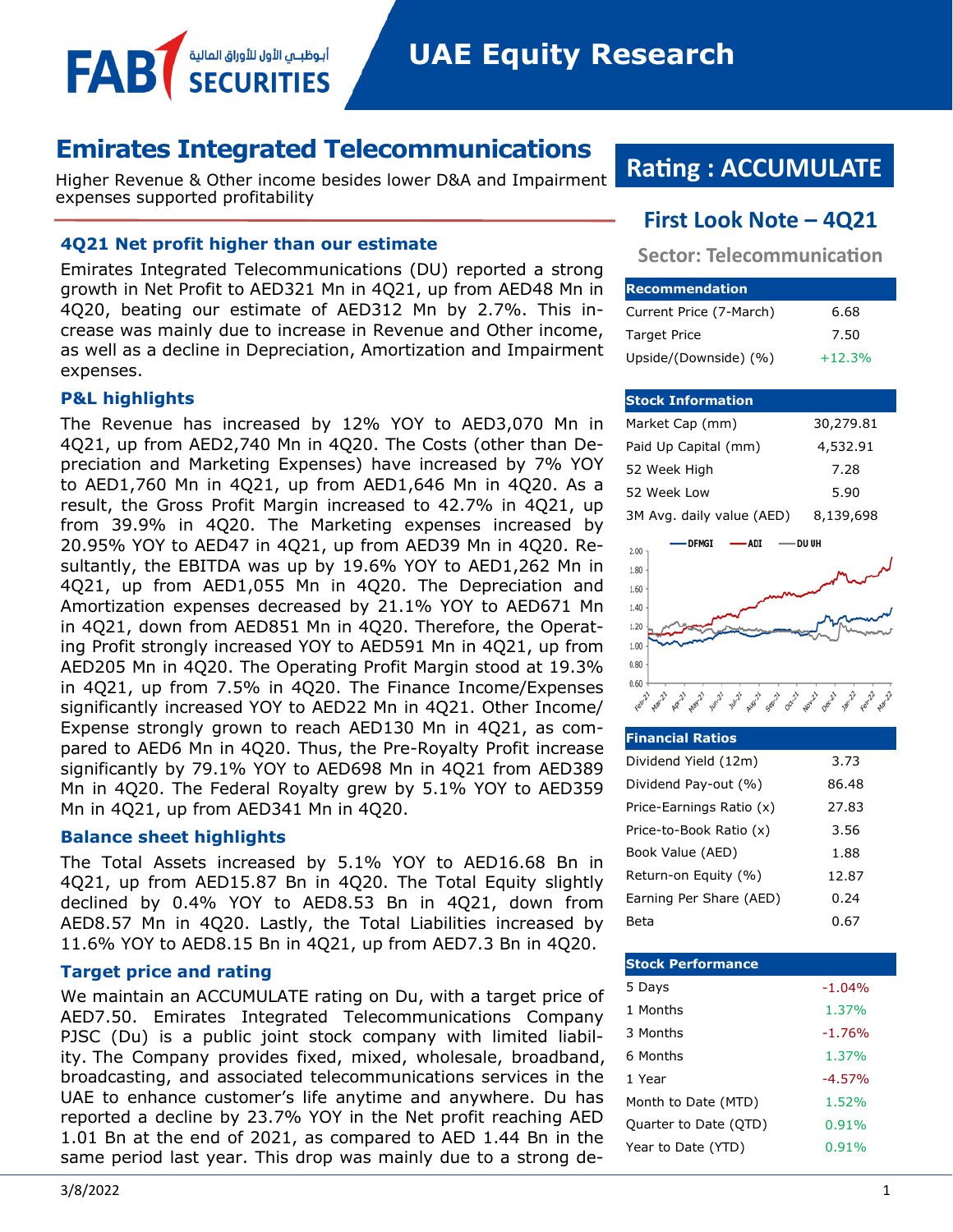#### **UAE Equity Research: Emirates Integrated Telecommunications – 4Q21**

## أبوظبـي الأول للأوراق المالية<br>SECURITIES **FAB**

crease in the Gain on disposal of investment, besides an increase in the Marketing expense. Despite the lower profit, the Company has reported an increase by 5.4% YOY in the Total Revenues to AED 11.68 Bn in 2021, up from AED 11.08 Bn in 2020, mainly driven by 10.7% YOY increase in the fixed revenues that was supported by solid contribution from the Consumer segment, disciplined execution of the broadband strategy, and a growth in the Enterprise segment, as well as a 15.5% YOY increase in the Other revenues through a continuous growth in the Equipment revenues and wholesale revenues. This was partially offset by 2.8% YOY decline in the Mobile revenues standing at AED 5.3 Bn, down from AED 5.45 Bn in 2020. Meanwhile, the Costs excluding D&A and Marketing expenses were up by 10.4% YOY reaching AED 6.86 Bn in 2021, compared to AED 6.21 Bn in 2020. Therefore, the Gross profit slightly decreased by 1% YOY to AED 4.82 Bn in the year ended 2021, with a Gross margin equal to 41.3%, down by 268 bps from 43.9% in 2020. Similarly, the Marketing expense has increased by 35.1% YOY to AED 204 Mn at the end of 2021. As a result, the EBITDA has decreased by 2.2% YOY from AED 4.72 Bn in 2020, down to AED 4.62 Bn in 2021. Moreover, the Depreciation, Amortization, and Impairment expenses have declined by 3.2% YOY totaling an AED 2.18 Bn, down from AED 2.25 Bn. Thus, the Operating profit has slightly dropped by 1.2% YOY to AED 2.44 Bn at the end of 2021, with an OPM equal to 20.9% in 2021. The Company's Pre-royalty profit was down by 16% YOY reaching AED 2.48 Bn, as compared to AED 2.96 Bn in 2020, mainly attributed by a strong decreased in the Gain on Disposal of investment standing at a loss of AED 6 Bn in 2021, as an increase by 42.5% YOY in the Financing income/ expense to AED 79 Mn in 2021. Additionally, the Other income/ expense significantly increased hitting AED 131 Mn, up from AED 14 Mn in 2020. Furthermore, the Federal Royalty stood at AED 1.38 Bn at the end of 2021, which is a decrease by 8.6% YOY from AED 1.51 Bn in 2020.

On the other hand, the Company has shown an unleveraged Balance sheet at the year ended 31 December 2021, where the Cash and Term deposits have declined reaching AED 2.02 Bn, down from AED 2.24 Bn in 2020. On a monthly basis, the Company's Gross debt remained stable at AED 200 Mn at the year ended 2021. Moreover, Du has reflected a strong Liquidity position with a Total Liquidity of AED 5.58 Bn in 2021. Whereas the Cash &Term deposits amount a 36% from the Total liquidity, and the rest 64% for the Undrawn facility that stood at AED 3.57 Bn in 2021. The Capex was at the highest level to reach an AED 2.6 Bn, up by 39.1% YOY from AED 1.87 Bn in 2020, mainly due a strong deployment in 2021 through covering 91% of population with 5G service, continued transformation of IT and network infrastructure, and a continuous fiber deployment. In addition, the Operating free cash flow remained strong at AED 1.99 Bn in 2021, despite the decline by 24.5% YOY from AED 2.64 Bn in 2020. Finally, the Company proposed a final Cash dividend of AED 0.11 per share amounting to AED 498.62 Mn for the year 2021. Based on our analysis, we assign an ACCUMULATE rating on the stock.

| <u> DU — Reiative Valuation</u> |       |       |       |       |       |
|---------------------------------|-------|-------|-------|-------|-------|
| (at CMP)                        | 2017  | 2018  | 2019  | 2020  | 2021  |
| PE(x)                           | 17.79 | 17.33 | 17.79 | 21.13 | 28.17 |
| P/B(x)                          | 3.81  | 3.60  | 3.54  | 3.58  | 3.59  |
| Dividend yield                  | 5.18% | 5.18% | 5.03% | 4.14% | 3.11% |

#### **DU —Relative valuation**

*FABS estimate & Co Data*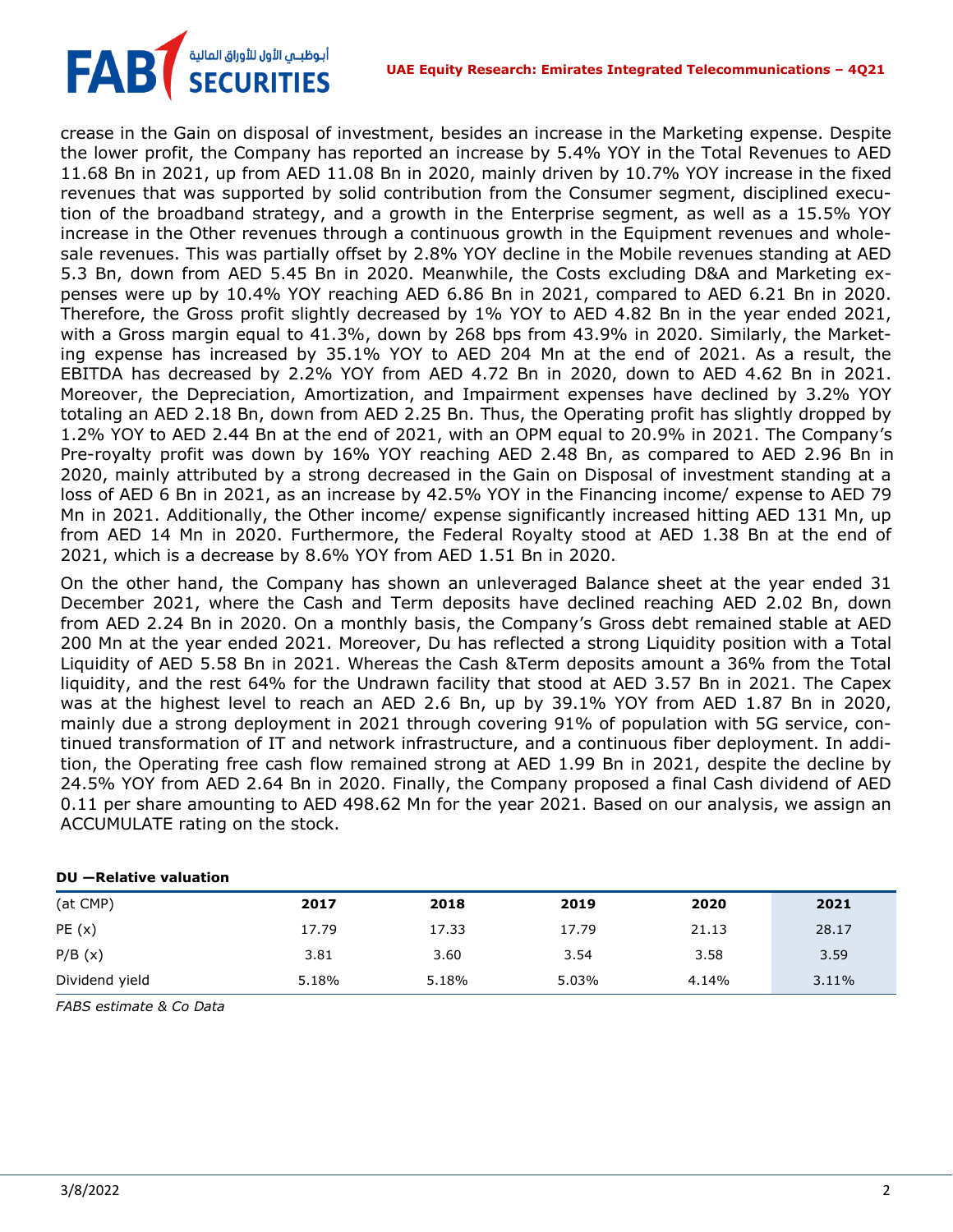# FAB<sup>T</sup> SECURITIES

#### **DU - P&L**

| AED mm                                     | 4Q20   | 3Q21     | 4021     | 4Q21F    | Var       |                           | YOY Ch QOQ Ch 2020           |        |                 | 2021 Change              |
|--------------------------------------------|--------|----------|----------|----------|-----------|---------------------------|------------------------------|--------|-----------------|--------------------------|
| Revenue                                    | 2,740  | 2,874    | 3,070    | 3,011    | 1.9%      | 12.0%                     | $6.8\%$                      |        | 11,084 11,682   | $5.4\%$                  |
| Costs (ex D&A, marketing exp)              | -1.646 | $-1,703$ | $-1.760$ | -1,783   | -1.2%     | 7.0%                      | 3.4%                         |        | $-6,213 -6,861$ | 10.4%                    |
| Marketing expense                          | -39    | $-57$    | $-47$    | $-47$    | $0.0\%$   | 20.9%                     | $-17.2\%$                    | $-151$ | $-204$          | 35.1%                    |
| <b>EBITDA</b>                              | 1,055  | 1,114    | 1,262    | 1,181    |           |                           | 6.8% 19.6% 13.3% 4,720 4,618 |        |                 | $-2.2%$                  |
| Depreciation, Amortization, and Impairment | $-851$ | $-535$   | $-671$   | -553     |           | 21.4% -21.1%              | $25.5\% -2.254 -2.181$       |        |                 | $-3.2\%$                 |
| <b>Operating profit</b>                    | 205    | 580      | 591      | 629      | $-6.0\%$  | NΜ                        | 1.9%                         |        | 2,467 2,436     | $-1.2%$                  |
| Financing income/expense                   | 181    | $-22$    | $-22$    | $-23$    | $-2.7%$   | NM.                       | 0.2%                         | -55    | $-79$           | 42.5%                    |
| Other income/expense                       | 6      | $\Omega$ | 130      | $\Omega$ | <b>NM</b> | NM.                       | <b>NM</b>                    | 14     | 131             | <b>NM</b>                |
| Gain on disposal of investment             | $-3$   | $-2$     | $-1$     | $-2$     |           | $-11.6\% -47.1\% -32.9\%$ |                              | 529    | $-6$            | <b>NM</b>                |
| <b>Pre-royalty profit</b>                  | 389    | 556      | 698      | 604      |           |                           | 15.4% 79.1% 25.5%            | 2,955  |                 | $2,483 - 16.0\%$         |
| Federal Royalty                            | $-341$ | $-282$   | $-359$   | $-292$   | 22.8%     | 5.1%                      | 27.0%                        |        | -1,512 -1,382   | -8.6%                    |
| <b>Net profit</b>                          | 48     | 283      | 321      | 312      | 2.7%      | <b>NM</b>                 |                              |        |                 | 13.2% 1,443 1,101 -23.7% |

*FABS estimate & Co Data*

#### **DU - Margins**

| AED mm            | 4020  | 3021  | 4021     | YOY Ch | 000 Ch | 2020  | 2021    | Change |
|-------------------|-------|-------|----------|--------|--------|-------|---------|--------|
| Gross Margin      | 39.9% | 40.8% | 42.7%    | 271    | 190    | 43.9% | 41.3%   | $-268$ |
| Operating margin  | 7.5%  | 20.2% | 19.3%    | 1179   | -92    | 22.3% | 20.9%   | $-140$ |
| Net Profit margin | 1.8%  | 9.9%  | $10.4\%$ | 868    | 59     | 13.0% | $9.4\%$ | $-360$ |

*FABS estimate & Co Data*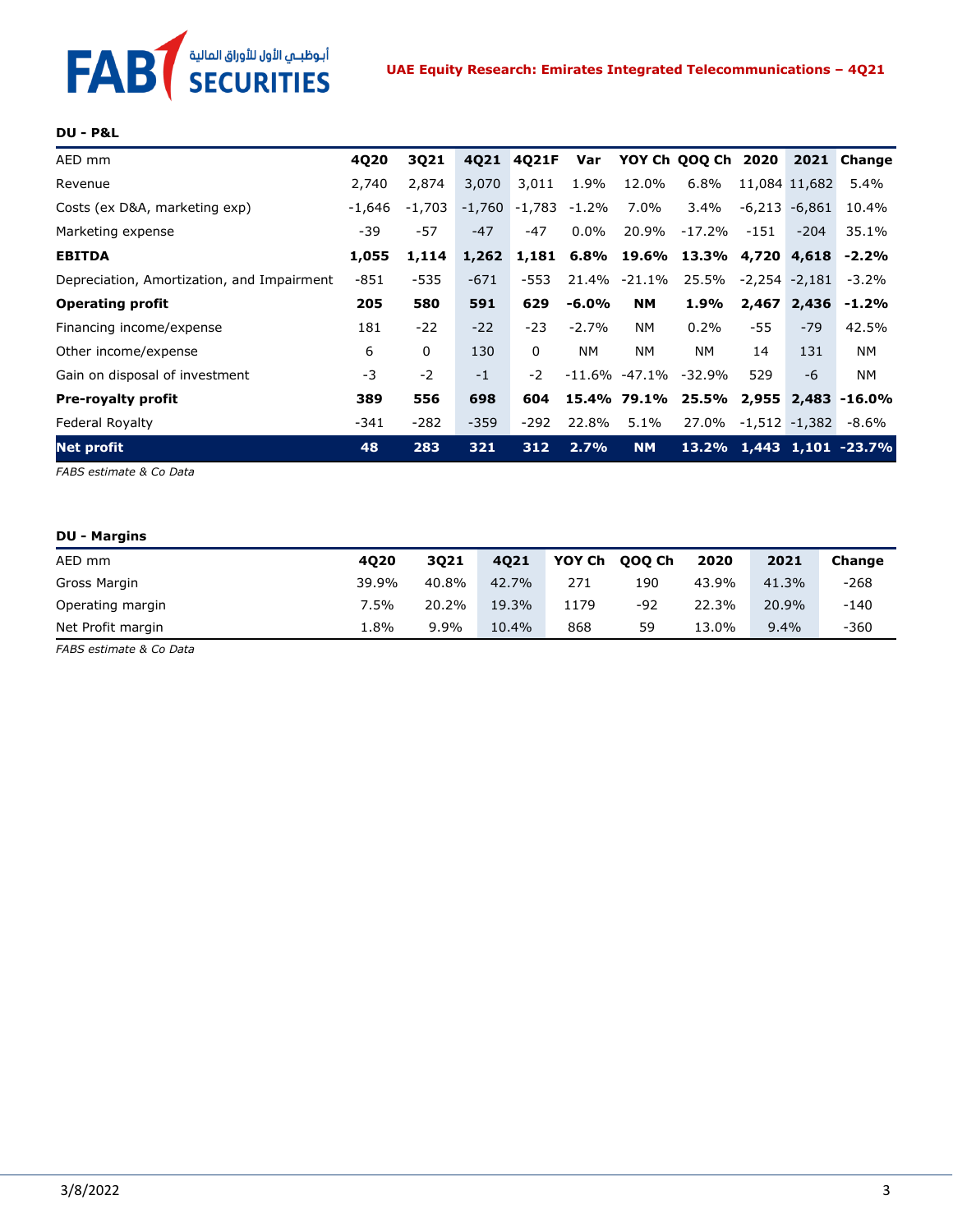

#### **Research Rating Methodology:**

| Rating        | Upside/Downside potential |
|---------------|---------------------------|
| BUY           | Higher than $+15%$        |
| ACCUMULATE    | Above $+10\%$ to $+15\%$  |
| <b>HOLD</b>   | Between $+10\%$ to $-5\%$ |
| <b>REDUCE</b> | Below -5% to -15%         |
| <b>SELL</b>   | Lower than -15%           |

#### **FAB Securities Contacts:**

**Research Analysts**

| Research Analysts                                |                                          |                            |
|--------------------------------------------------|------------------------------------------|----------------------------|
| Ahmad Banihani                                   | $+971 - 2 - 6161629$                     | ahmad.banihani@Bankfab.com |
| <b>Sales &amp; Execution</b>                     |                                          |                            |
| Abu Dhabi Head Office<br><b>Trading Desk</b>     | $+971 - 2 - 6161700/1$<br>+971-2-6161777 | Online Trading Link        |
| <b>Institutional Desk</b><br>Sales and Marketing | +971-2-6161628<br>+971-2-6161641         |                            |

#### **DISCLAIMER**

This report has been prepared by FAB Securities (FABS), which is authorised by the UAE Securities and Commodities Authority, licensing registration number 604002, and is a member of the Abu Dhabi Securities Exchange, Dubai Financial Market. The information, opinions and materials contained in this report are provided for information purposes only and are not to be used, construed, or considered as an offer or the solicitation of an offer or recommendation to sell or to buy or to subscribe for any investment security or other financial instrument. The information, opinions and material in this report have been obtained and derived from publicly available information and other sources considered reliable without being independently verified for their accuracy or completeness. FABS gives no representation or warranty, express or implied, as to the accuracy and completeness of information and opinions expressed in this report. Opinions expressed are current as of the original publication date appearing on the report only and the information, including the opinions contained herein, are subject to change without notice. FABS is under no obligation to update this report. The investments referred to in this report might not be suitable for all recipients. Recipients should not base their investment decisions on this report and should make their own investigations, and obtain independent advice, as appropriate. Any loss or other consequences arising from the uses of material contained in this report shall be the sole and exclusive responsibility of the recipient and FABS accepts no liability for any such loss or consequence. The value of any investment could fall as well as rise and the investor may receive less than the original amount invested. Some investments mentioned in this report might not be liquid investments, which could be difficult to realise in cash. Some investments discussed in this report could be characterised by high level of volatility, which might result in loss. FABS owns the intellectual property rights and any other material contained in this report. No part of this report may be reproduced, utilised or modified in any form either in whole or in part or by any electronic, mechanical or other means, now known or hereafter invented, including photocopying and recording, or stored in any retrieval system without the prior consent of FABS in writing. While utmost care has been taken to ensure that the information provided is accurate and correct, neither FABS, nor its employees shall, in any way, be responsible for the contents. By accepting this document, the recipient agrees he/she has read the above disclaimer and to be bound by the foregoing limitations/restrictions.